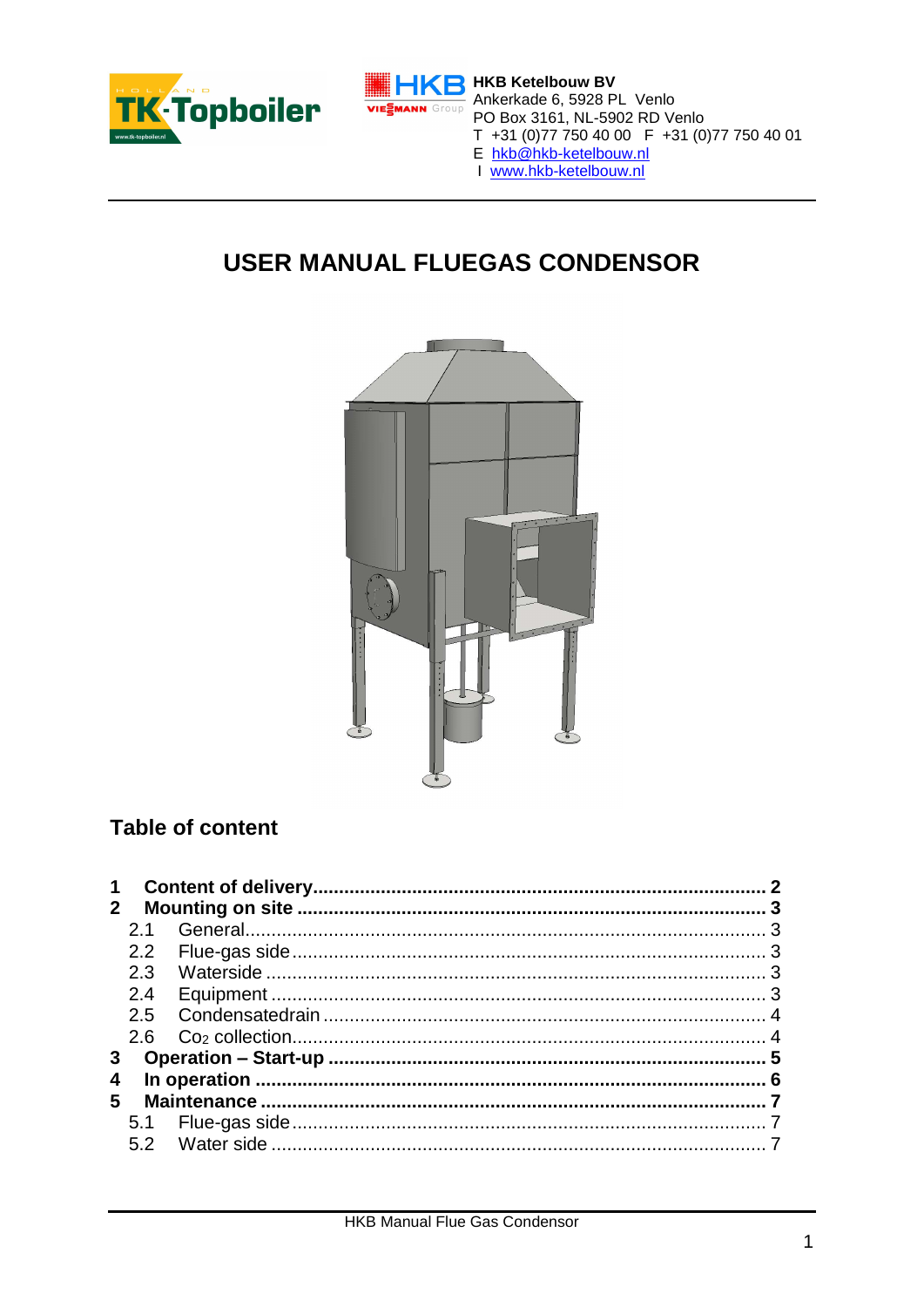



I [www.hkb-ketelbouw.nl](http://www.hkb-ketelbouw.nl/)

# **1 Content of delivery**

The flue gas condenser is delivered with a loose set of additional equipment. This includes:

- -2 flue gas temperature indicators
- -2 water temperature indicators
- -1 pressure switch with two 1/4"pipes and one 1/4" elbow
- -1 position switch for the by-pass valve
- -1 set of nuts and bolts for the aluminum hood
- -1 set of nuts and bolts for the supports of the flue-gas condenser
- -1 temperature switch
- -1 safety valve
- -2 tubes of heat resistant silicon sealant
- -1 Condenser supports

In case of flue-gas condensers with two separate water circuits then the delivery consists of:

- -2 flue gas temperature indicators
- -4 water temperature indicators
- -1 pressure switch with two 1/4" pipes and one 1/4" elbow
- -1 position switch for the by-pass valve
- -1 set of nuts and bolts for the aluminum hood
- -1 set of nuts and bolts for the supports of the flue-gas condenser
- -2 temperature switch
- -2 safety valve
- -2 tubes of heat resistant silicon sealant
- -1 Condenser supports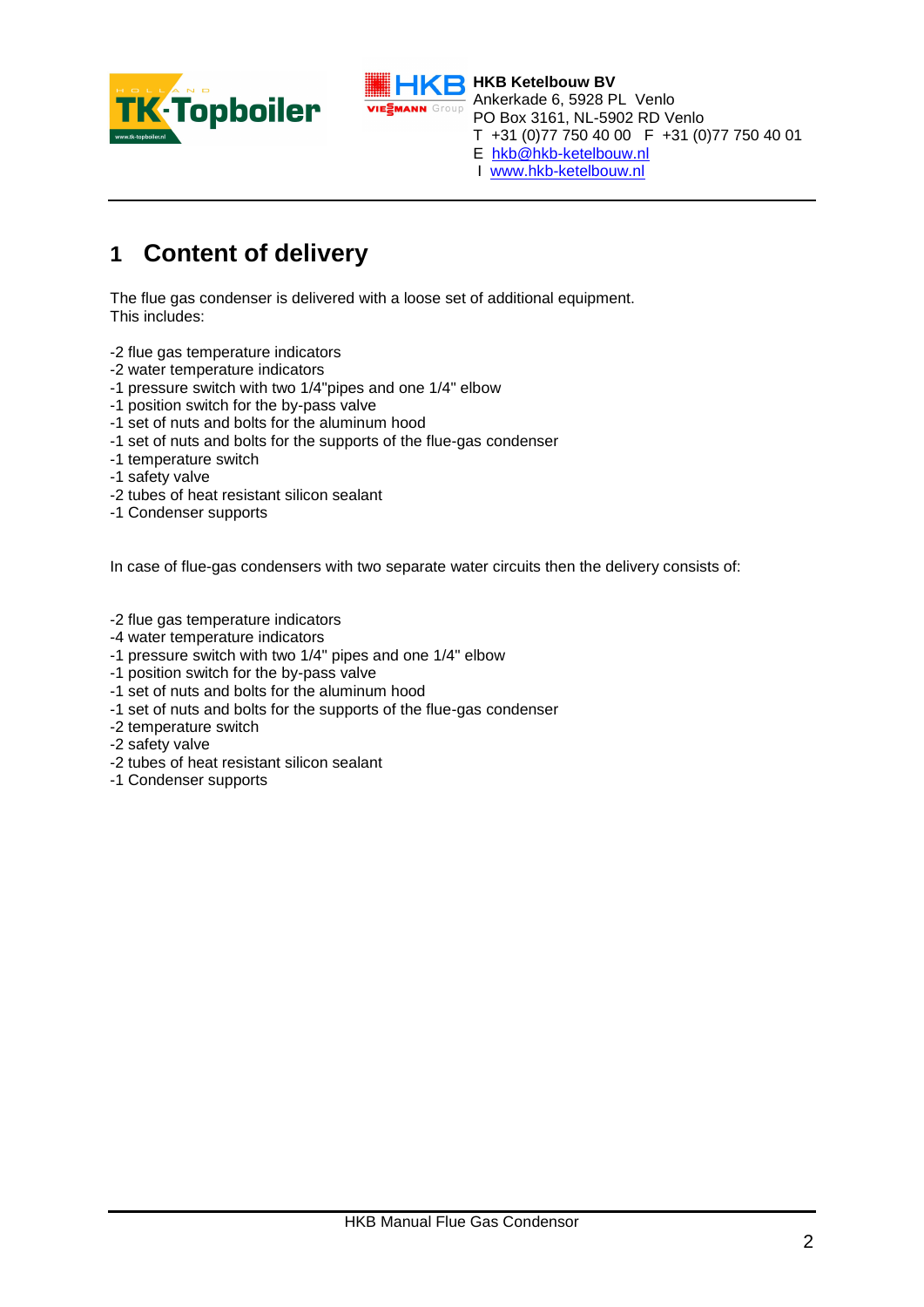



**HKB Ketelbouw BV** Ankerkade 6, 5928 PL Venlo PO Box 3161, NL-5902 RD Venlo T +31 (0)77 750 40 00 F +31 (0)77 750 40 01 E [hkb@hkb-ketelbouw.nl](mailto:hkb@hkb-ketelbouw.nl)

I [www.hkb-ketelbouw.nl](http://www.hkb-ketelbouw.nl/)

# **2 Assembly on site**

### *2.1 General*

Before the flue gas condenser is installed on site, first check whether no loose parts are left in the fluegas condenser.

For transport and installation, the flue gas condenser may only be lifted, using the lifting lugs.

The condenser needs to be placed upon the support structure, the condenser needs to be fixed by a bolted connection.

### *2.2 Flue gas side*

It is very important the installation is free of tension. The chimney can either be connected at the top of the flue-gas condenser, in which case the weight of the chimney may not exceed 150 kg. Or the condenser can be connected to a chimney with a flue gas channel.

#### *2.3 Waterside*

The water-side connection has a flanged connection so that the flue-gas condenser can be dismantled.

The piping has to be well supported to avoid additional tension on the connections of the flue-gas condenser.

#### **Important: too large loads can cause leakage in the flue-gas condenser.**

As a good solution we recommend a "compensator" between piping and flue-gas condenser.

**No mounting, welding or connecting on the flue-gas condenser, this can cause flue-gas or waterside leakage.**

#### *2.4 Equipment*

The pressure switch must be mounted horizontally on the inlet of the flue gas condenser. The pressure switch has a ¼" process connection, to prevent fluids in this connection a 90° Elbow is mounted before the pressure switch.

The pressure switch is a safety device for the flue-gas condenser. In case of blockage of the flue-gas channel, the burner is shut off.

The burner has to be shut off, when there is increased resistance in the flue-gas channel, as this results in a decrease in the efficiency of the combustion.

Setting: nom. pressure on full load  $\pm 20\%$ .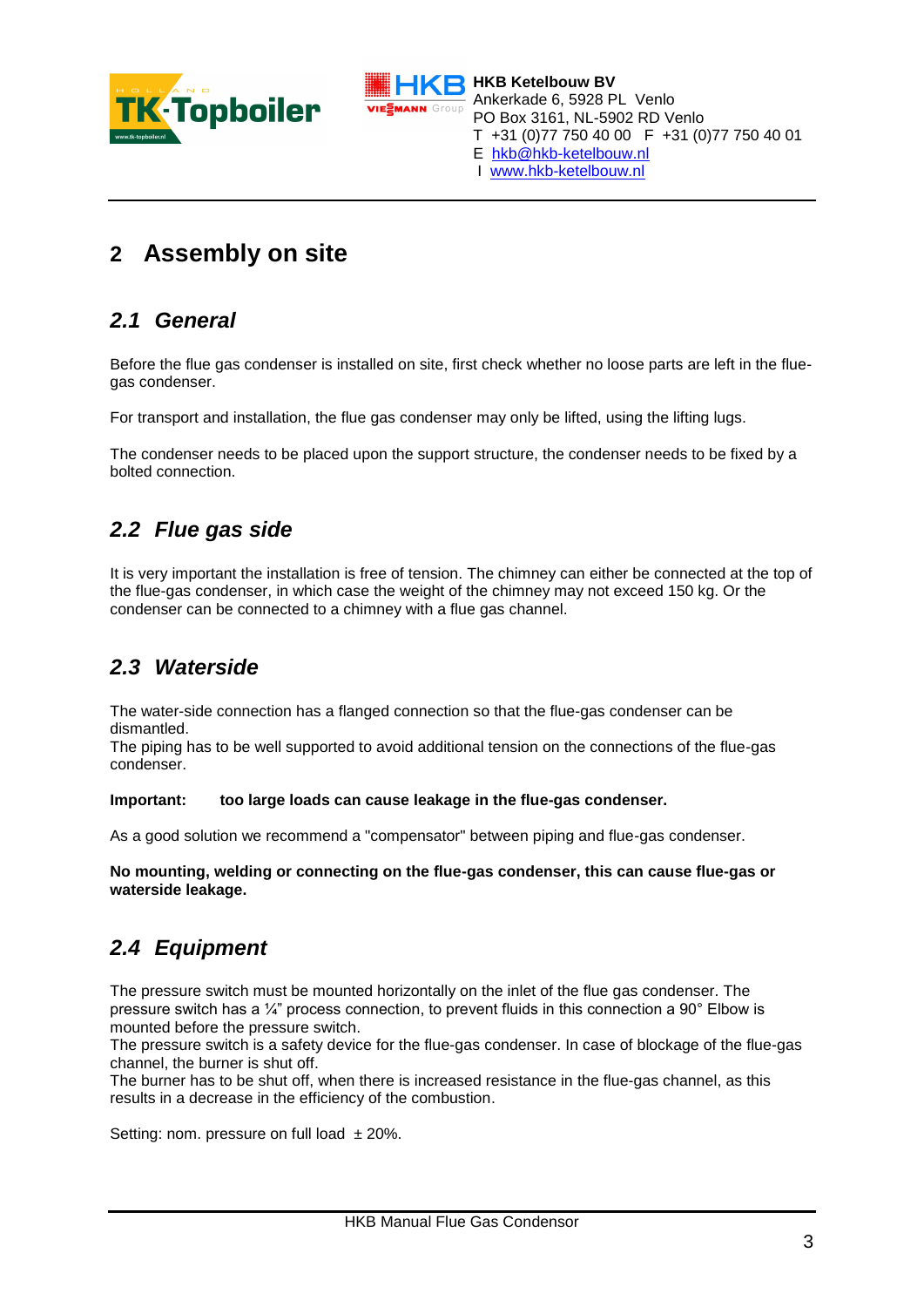

**VIESMANN** Group

**HKB Ketelbouw BV** Ankerkade 6, 5928 PL Venlo PO Box 3161, NL-5902 RD Venlo T +31 (0)77 750 40 00 F +31 (0)77 750 40 01

- E [hkb@hkb-ketelbouw.nl](mailto:hkb@hkb-ketelbouw.nl)
- I [www.hkb-ketelbouw.nl](http://www.hkb-ketelbouw.nl/)

The temperature switch in the water circuits are the safety devices to prevent overheating of the fluegas condenser. This switch will trip the burner.

Settings will be made according to design.

#### *2.5 Condensatedrain*

During the operation of the flue-gas condenser a lot of condensation is formed within the flue-gas condenser.

The water has to be drained immediately to avoid a build-up of corrosion active condensate. Absence of enough draining can increase pollution within the flue-gas condenser, which has a negative influence on the heat transfer within the flue-gas condenser.

The condensate drain must be connected through the condensate collector to the sewer with no restrictions by means of smaller piping.

#### *2.6 Co<sup>2</sup> collection*

If the Co2 vent is mounted above the flue-gas condenser special attention must be given to condensate water which escapes the Co2 vent connections and drops upon the flue-gas condenser. This will increase the possibility of corrosion of the flue-gas condenser. To avoid leakages, the Co2 cover and the connection between Co2-collector channel and Co2 vent must be sealed off.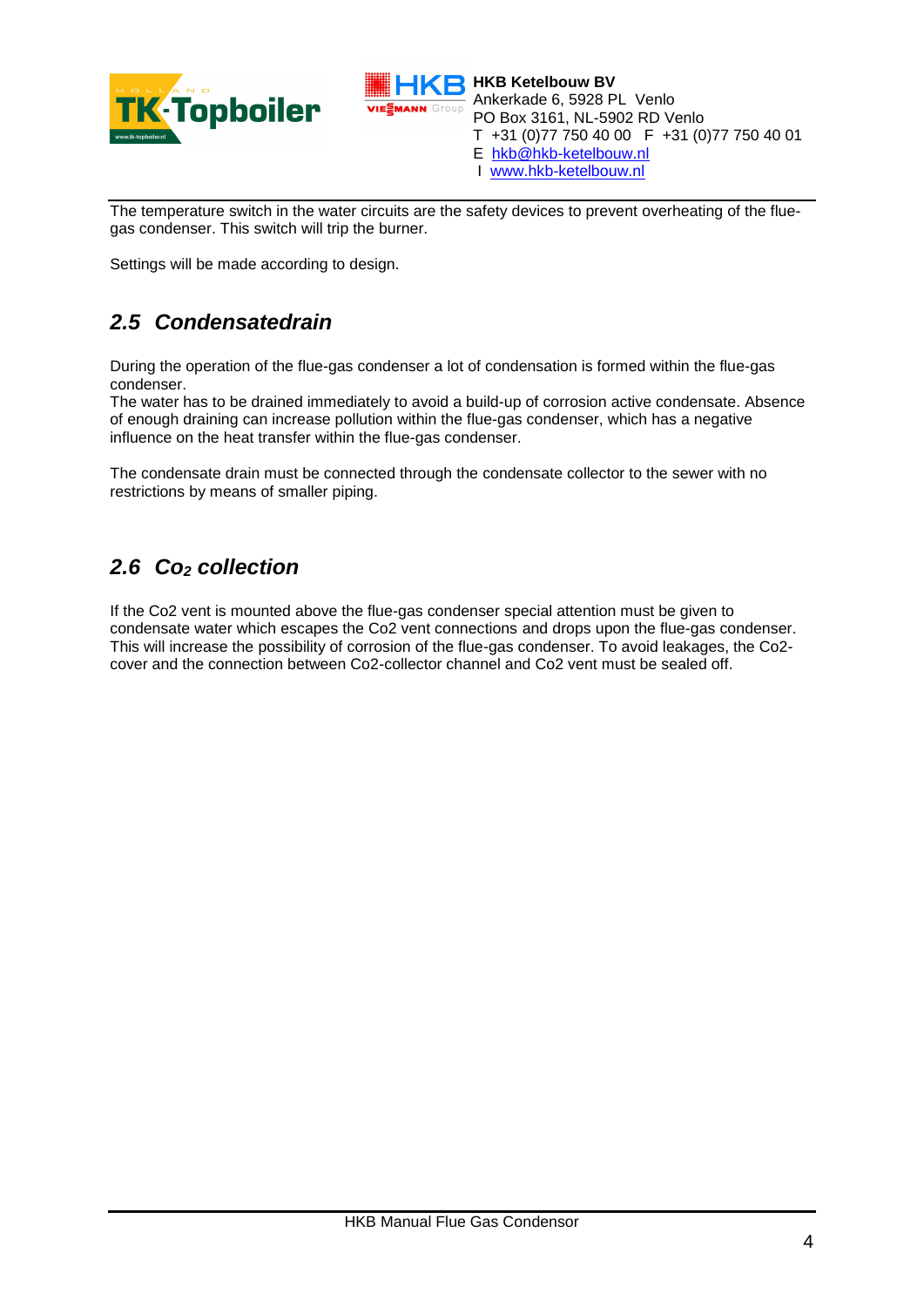



**HKB Ketelbouw BV** Ankerkade 6, 5928 PL Venlo PO Box 3161, NL-5902 RD Venlo T +31 (0)77 750 40 00 F +31 (0)77 750 40 01

- E [hkb@hkb-ketelbouw.nl](mailto:hkb@hkb-ketelbouw.nl)
- I [www.hkb-ketelbouw.nl](http://www.hkb-ketelbouw.nl/)

# **3 Operation – Start-up**

Before the flue-gas condenser is put into operation check whether the flue-gas condenser is filled with water (on the water side) and is properly vented.

The safety equipment must be mounted and tested before the flue-gas condenser is put into operation.

To start up for the first time, HKB. recommends, to put the by-pass valve into the downward position so the flue gasses are led through the by-pass channel and not through the heat exchanger. (Because of the build-up of solid parts in the flue-gasses, pipes can get clogged).

In case of mounting the flue-gas condenser behind an existing boiler, the burner must be put into operation by a qualified service technician.

**Note** :The flue-gas condenser may never be put into operation without the minimal flow over the condenser according to design specifications.

This may cause substantial damage to the flue-gas condenser.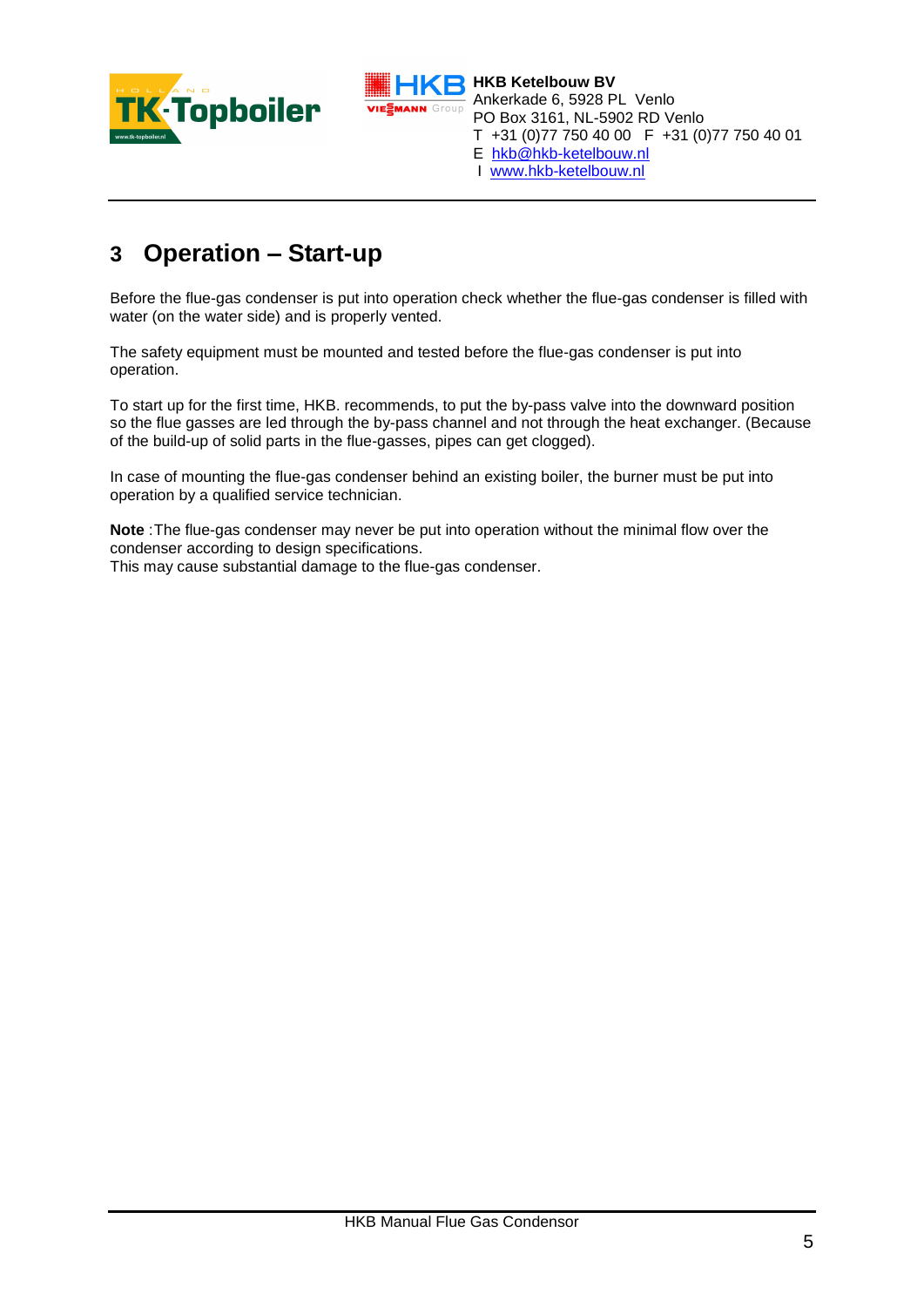



**HKB Ketelbouw BV** Ankerkade 6, 5928 PL Venlo PO Box 3161, NL-5902 RD Venlo T +31 (0)77 750 40 00 F +31 (0)77 750 40 01

- E [hkb@hkb-ketelbouw.nl](mailto:hkb@hkb-ketelbouw.nl)
- I [www.hkb-ketelbouw.nl](http://www.hkb-ketelbouw.nl/)

# **4 In operation**

The flue-gas condenser is suitable for heat recovery of flue-gasses by gas fired boilers. In case of oil or solid fuel firing of the boiler, the by-pass valve has to be closed so the flue-gases are led into the by-pass channel.

The flue-gasses must be free of polluting elements such as sulphur, chlorides and "Halogen" gasses. Sulphur < 10 mg/m3, Ch condensate 1 mg(l).

If above mentioned chemicals are present, considerable damage to the internal piping or aluminum fins of the flue gas condenser can occur.

The presence of solids in the flue-gasses can cause blockage of the free space between the aluminum fins which increases the backpressure of the boiler flue-gas configuration. Because of this, the firing and the total system heat recovery decreases.

For proper functioning of the condenser there must be a continuous water flow over the condenser.

For steel condensers (not stainless) the water quality must be PH-neutral < 7, cle 200 ppm. Without any NH3 and/or O2 present in the water to avoid water corrosion (we refer to the enclosed water regulations). Neglecting these requirements increases the risks of damaging the complete installation substantially.

Requirements for boiler feedwater and boiler water quality according DIN EN 12953-10